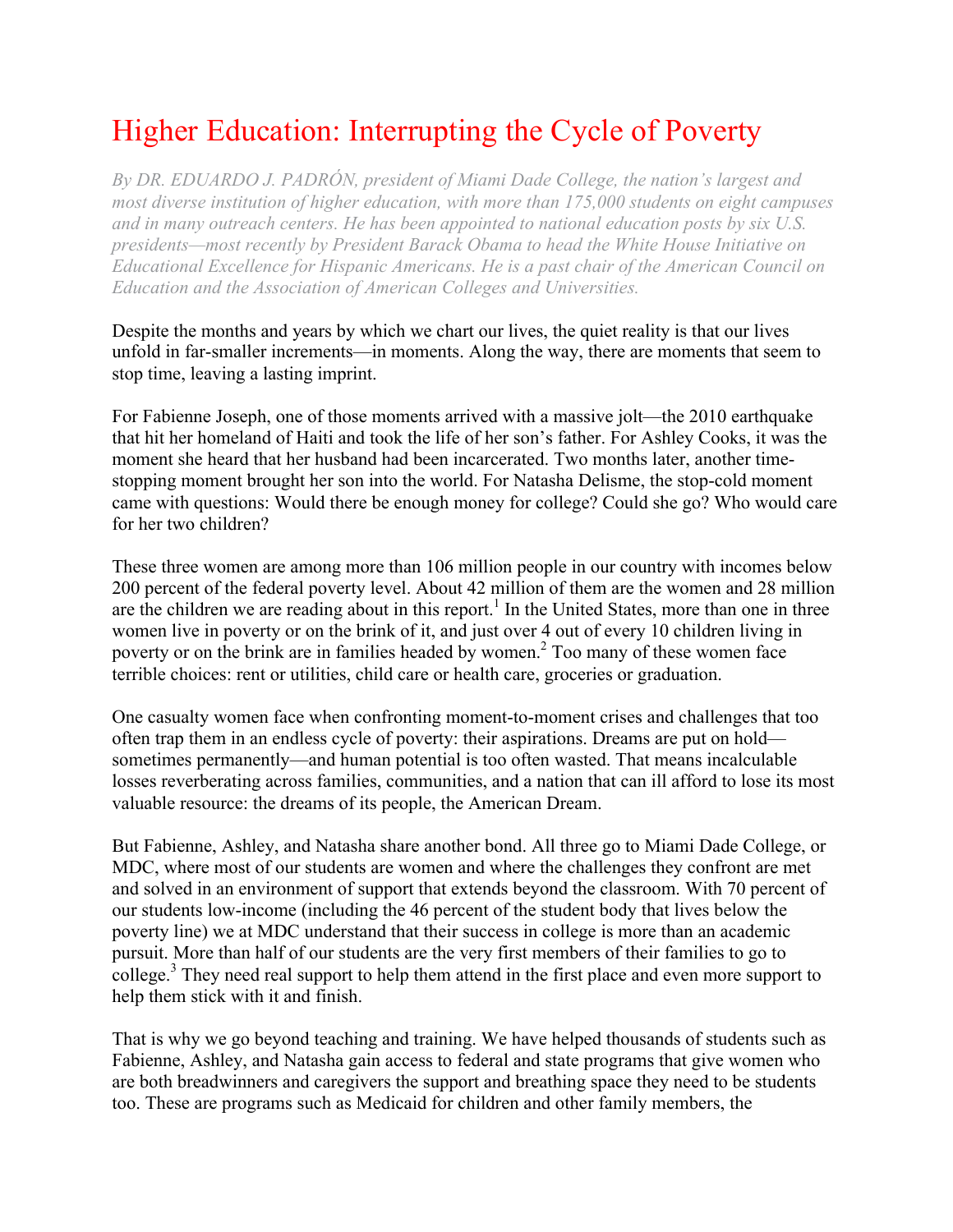Supplemental Nutrition Assistance Program, or SNAP (formerly known as food stamps), energy assistance, Head Start, and pregnancy support. Access to these benefits, as well as financial and legal counseling, are made available through our partnership with Single Stop USA, a national nonprofit organization that helps low-income individuals and families become economically secure $^{4}$ 

We also help them through other MDC partnerships with national leaders, such as the Ascend Fellowship at the Aspen Institute, which is introducing creative two-generation support models. Support for mothers who want to go to college, for example, does not mean much if they do not also have access to effective child care. Additional partnerships with great organizations such as iMentor and Year Up provide our students with access to invaluable internship opportunities, career planning, peer-engagement programs, and connections to experienced mentors out in the workplace.<sup>5</sup>

All of these life supports are integrated into their ongoing college lives, from orientation to graduation, with the goal of helping them get into careers that produce economic security and stability.

We provide onramps to the current job market with short-term industry certification programs that provide well-paying entry-level jobs in high-demand areas of the regional economy. MDC engages nearly 500 business leaders on advisory teams, helping us design curricula and programs in areas such as nursing, information technology, public safety, biological sciences, film, TV and digital technology, and much more. MDC has developed more than 80 new certificate, associate, and baccalaureate degrees that directly feed the emerging economy of South Florida.<sup>6</sup>

As the two-generation projects suggest, all of this is not just about the students themselves. Some years ago, a study of college-going mothers from poor, working-class backgrounds demonstrated the intergenerational impact of attending college. The educational expectations for their children immediately went up.<sup>7</sup> These women became more involved in their children's schools, as well as community and religious groups. They took their children to museums, theaters, and other forms of cultural enrichment, and the children's school performance improved. $8$  In effect, these college-educated mothers interrupted the cycle of poverty.

We watch the promise unfold every day at Miami Dade College. In the not-too-distant future, Fabienne and Ashley will become nurses, and Natasha will become a radiologist. Their fellow students at MDC will fulfill every imaginable role in the nation's workforce. They will get themselves out of poverty and ensure that their children never rejoin those ranks.

Which makes me wonder: Why are we still having the conversation about equity and opportunity for women in our society? That is a question without a good answer. But if we are having the conversation, then we should talk about and celebrate solutions that we know are working, as we are doing in this report.

Higher education is one of those solutions that can help fulfill the potential of the women on the brink in our country—their potential for productivity and self-sufficiency. Combined with a safety net of support, higher education can produce not only those shining life moments filled